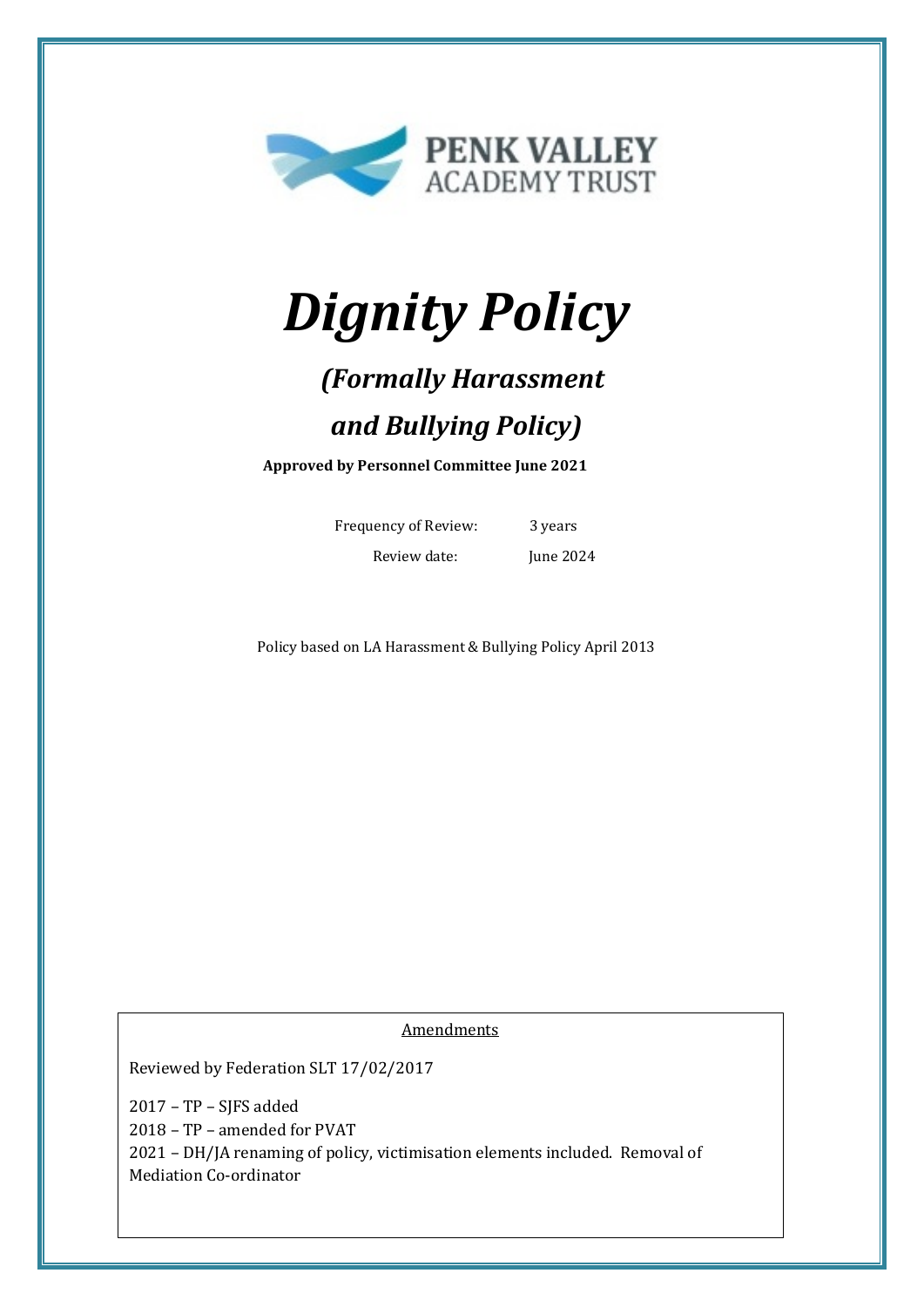# **CONTENTS**

| 1. | Aims                                                                 | 3 |
|----|----------------------------------------------------------------------|---|
| 2. | General principals                                                   | 3 |
| 3. | Behaviour that may amount to Harassment, bullying or victimisation 3 |   |
| 4. | Complaints against third parties                                     | 4 |
| 5. | Procedure                                                            | 4 |
| 6. | Mediation                                                            | 5 |
| 7. | Effective date                                                       | 5 |
| 8. | Review date                                                          | 5 |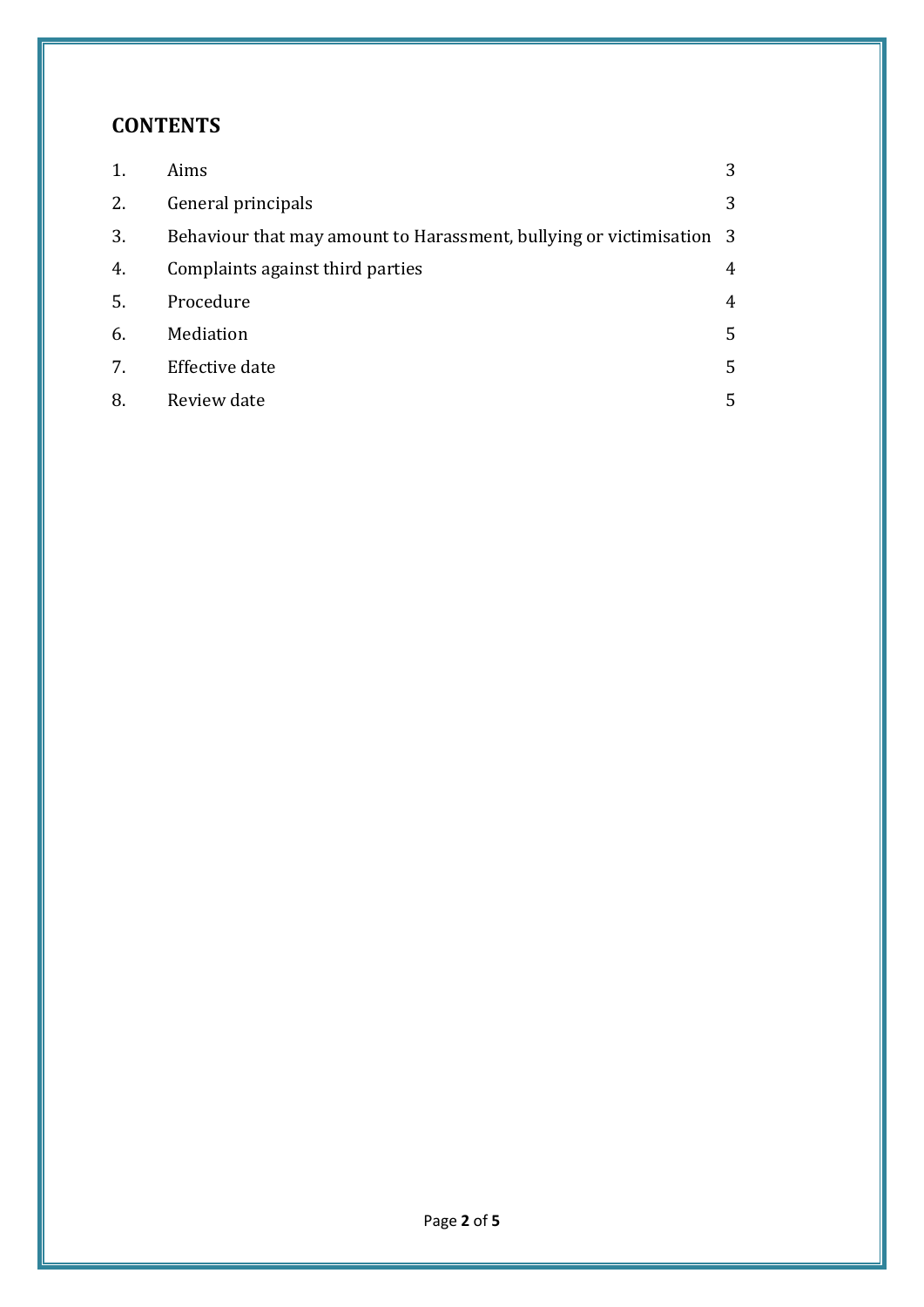Page Break

### 1. *Aims*

The aim of this policy is to ensure that all colleagues are treated with dignity and respect and that the working environment is one free from bullying, harassment or victimisation. It provides a mechanism for colleagues to challenge any unwanted treatment, behaviour or conduct. All colleagues are expected to treat fellow colleagues, visitors, customers and suppliers with respect and to adhere to this policy. The trust recognises that any member of the school workforce can be subjected to these forms of behaviour.

This policy applies not only to treatment, behaviour or conduct in the workplace but outside the workplace e.g. business trips, training courses, work related social activities as well as comments made via social media such as facebook etc.

# 2. *General Principals*

- The Penk Valley Academy Trust will not tolerate harassment, bullying or victimisation and will ensure that management at every level understands this. All allegations of harassment, bullying or victimisation will be taken seriously and dealt with promptly and confidentially. It is the responsibility of managementto ensure that all colleagues understand the policy, that it is adhered to and to deal with behaviours that are in breach of this policy. Where it is found that harassment, bullying or victimisation has occurred, the appropriate action will be taken which could include dismissal for gross misconduct.
- Colleagues who make a complaint of harassment, bullying or victimisation or support a colleague in making a complaint, in good faith will not suffer any less favourable treatment, retaliation or victimisation. Any colleague who feels that they have suffered such treatment should raise this with their line manager, their line manager's manager or Human Resources. Allegations of retaliation or victimisation will be dealt with under the disciplinary procedure and may be treated as gross misconduct and may result in dismissal, whether or not the harassment, bullying or victimisation complaint was upheld.
- Even where a formal complaint has not been made by the colleague, management are required to and will investigate and deal with any treatment, behaviour or conduct which is contrary to this policy, such as inappropriate banter, aggressive attitudes or insensitive jokes.
- We are committed to equality and diversity and will make reasonable adjustments to the application of this policy in line with our equality policy.

# 3. *Behaviour that may amount to Harassment, bullying or victimisation*

- Harassment, bullying or victimisation is used to describe the unwanted treatment, behaviour or conduct of one person by another or others which has the effect of violating that person's dignity or creating an intimidating, hostile, degrading, humiliating or offensive environment for that person. It does not have to be a series of events; a single incident may amount to harassment, bullying or victimisation.
- Harassment, bullying or victimisation may be by an individual against an individual (perhaps by someone in a position of authority such as a manager or supervisor) or involve groups of people. It may be obvious, or it may be insidious. Whatever format it takes, it is unwarranted and unwelcome to the individual.
- Harassment, bullying or victimisation may include conduct, which is related to sex, age, sexual orientation, race, colour, nationality, ethnic or national origin, disability, gender reassignment, marital or civil partnership status, pregnancy or maternity, religion or belief, membership of a trade unions or taking part in the activities of a trade union but conduct can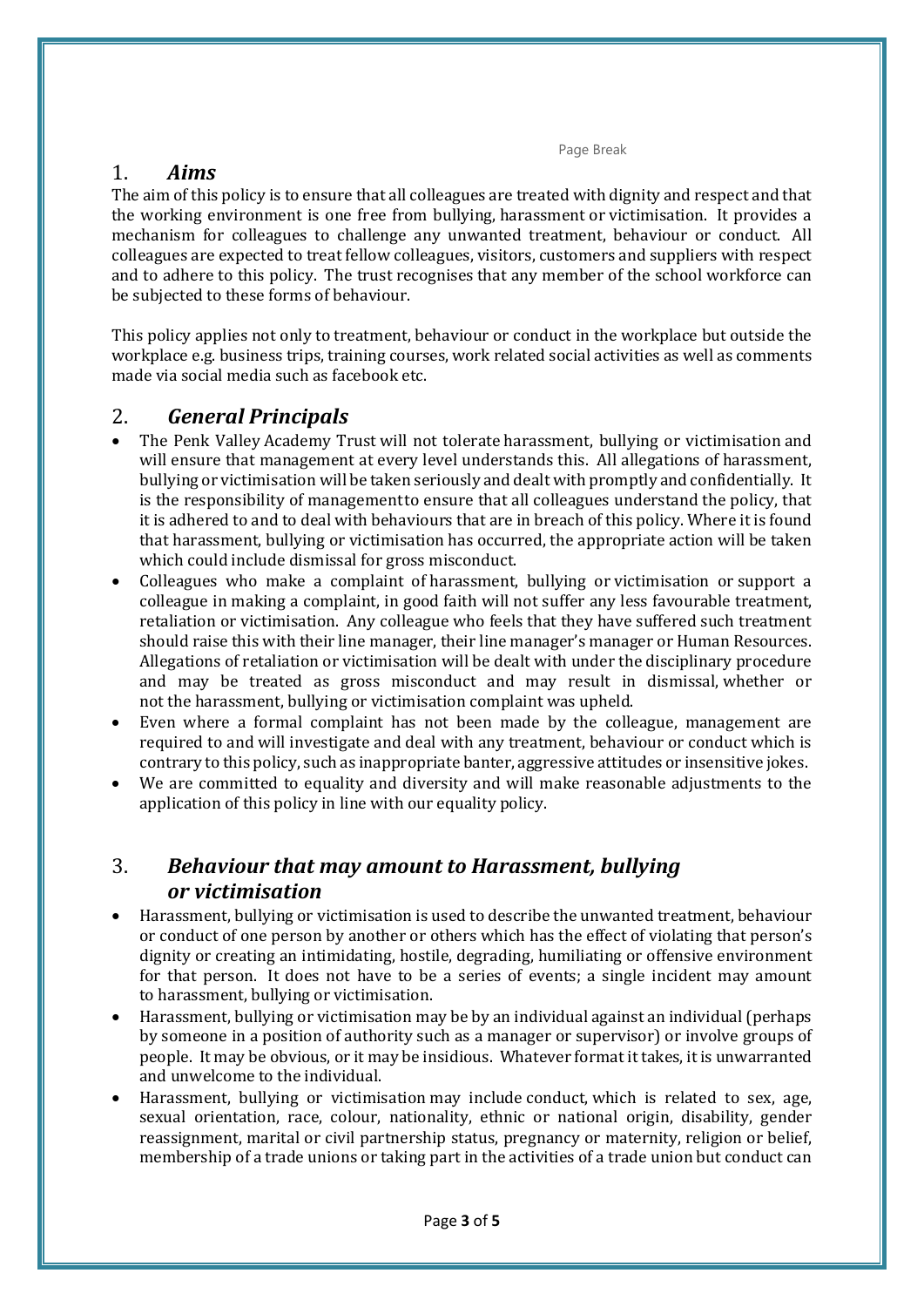amount to harassment, bullying or victimisation without it relating to any of these categories.

• Colleagues are able to complain of behaviour, treatment or conduct that they find offensive even if it is not directed at them and they do not have the relevant characteristic themselves.

#### *The following is a list of examples of behaviour that may be harassment, bullying or victimisation:*

- Offensive, abusive or intimidating comments, insensitive jokes or pranks, derogative or stereotypical remarks.
- Displaying or distributing pornographic material, abusive literature or graffiti or other material that some people may find offensive.
- Deliberately excluding someone from conversations or work activities.
- Unwelcome sexual advances or suggestive behaviour.
- Unwanted physical conduct including touching, pinching, grabbing.
- Ridiculing, humiliating or belittling someone.
- Inappropriate remarks about someone's performance.
- Overbearing supervision or other misuse of power or position.
- Making threats or comments about job security without foundation.
- Deliberately undermining a competent worker by overloading and constant criticism.
- Copying memos that are critical about someone to others who do not need to know.
- Spreading malicious rumours or insulting someone by word or behaviour (particularly on the grounds of protected characteristics).
- Preventing colleagues progressing by intentionally blocking promotion or training opportunities.
- The use of social networking sites to bully or harass others.

The above list is not exhaustive. What one colleague finds acceptable, another may not and therefore all colleagues ought to ensure that they treat one another with respect. Also, it is not necessary that the treatment, behaviour or conduct in question was directed at the colleague, harassment, bullying or victimisation can include behaviour which creates an intimidating and offensive environment for the colleague and anyone else who may witness that behaviour.

Where, following an investigation, it has been determined that a colleague has been subject to legitimate, constructive and reasonable criticism of their performance or conduct, this will not amount to harassment, bullying or victimisation.

### 4. *Complaints against third parties*

Sometimes the allegation of harassment, bullying or victimisation may be against someone you come across as part of their work e.g. a customer, supplier or visitor. In this case the complaint should be made to your line manager who will then discuss with you how best to deal with the situation. Where your line manager in unavailable e.g. due to sickness or holiday, you should raise your concern with your line manager's manager.

#### 5. *Procedure*

If you believe that you have been subjected to treatment, behaviour or conduct which is contrary to the Dignity at Work Policy, you can raise a complaint either informally or formally. The procedure that you need to follow to raise your complaint is set out in the Grievance Policy and Procedure.

The grievance policy and procedure also explains the mediation service which is another potential way to resolve your complaints.

If you require further help, advice or assistance about how to deal with a complaint of harassment, bullying or victimisation you should speak to your manager, trade union